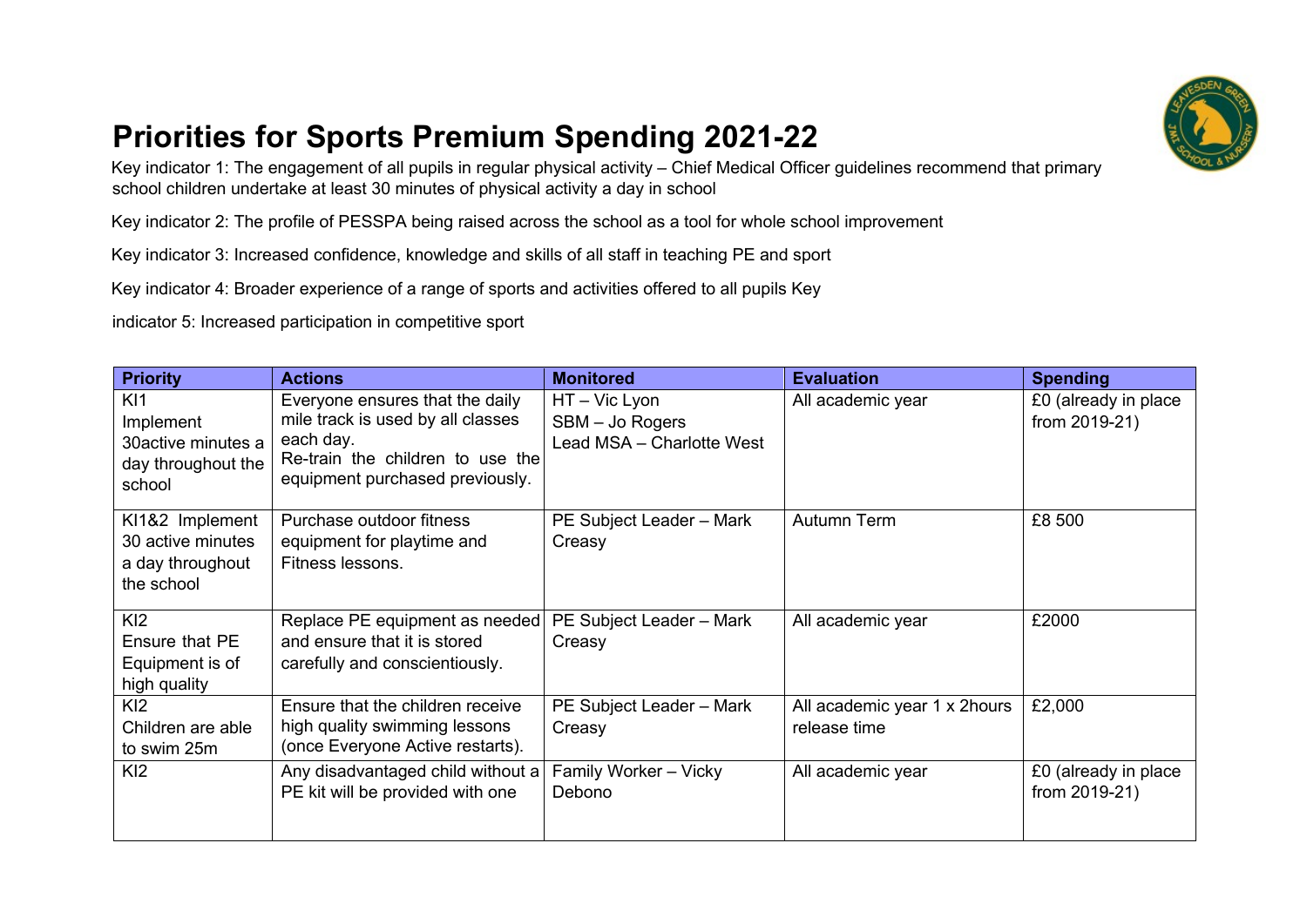| Ensure that all<br>children have<br>correct PE |  |  |
|------------------------------------------------|--|--|
|                                                |  |  |

| equipment to            |                                                        | PE Subject Leader - Mark |                            |         |
|-------------------------|--------------------------------------------------------|--------------------------|----------------------------|---------|
| enable them to          |                                                        | Creasy                   |                            |         |
| participate in all      |                                                        |                          |                            |         |
| sporting activities     |                                                        |                          |                            |         |
| <b>KI2 &amp; KI3 To</b> | Fully completed subject mapping                        | PE Subject Leader - Mark | <b>Autumn Term</b>         | £0      |
| develop staff           | for all sports within the curriculum.                  | Creasy                   |                            |         |
| subject knowledge       |                                                        |                          |                            |         |
| and confidence          | Supporting CPD Pack.                                   |                          |                            |         |
| with delivering PE,     |                                                        |                          |                            |         |
| through clear skills    | Provide videos and tutorials for                       |                          |                            |         |
| progression for the     | colleagues.                                            |                          |                            |         |
| entire curriculum       |                                                        |                          |                            |         |
|                         | Team teach/ joint plan as                              |                          |                            |         |
|                         | required.                                              |                          |                            |         |
| KI4 Provide             | Develop range of ASCs - ensure                         | Office Manager - Marie   | All academic year - termly | £0      |
| opportunities to        | disadvantaged children are                             | Savern                   | meeting                    |         |
| access learning         | accessing clubs despite any                            |                          |                            |         |
| of sporting             | financial difficulties; ensure                         | PE Subject Leader - Mark |                            |         |
| activities              | children with SEND are accessing                       | Creasy                   |                            |         |
|                         | clubs despite any limitations                          |                          |                            |         |
|                         | created by SEND                                        |                          |                            |         |
| KI4 & 5 Provide         | Get a long jump pit, including                         | PE Subject Leader - Mark | Autumn Term                | £21 023 |
| opportunities to        | triple jump lines, with training<br>lanes to the side. | Creasy                   |                            |         |
| access learning<br>of   |                                                        |                          |                            |         |
| sporting activities     | Create a support video of how to                       |                          |                            |         |
| and to promote          | use the area correctly                                 |                          |                            |         |
| competitive sport       |                                                        |                          |                            |         |